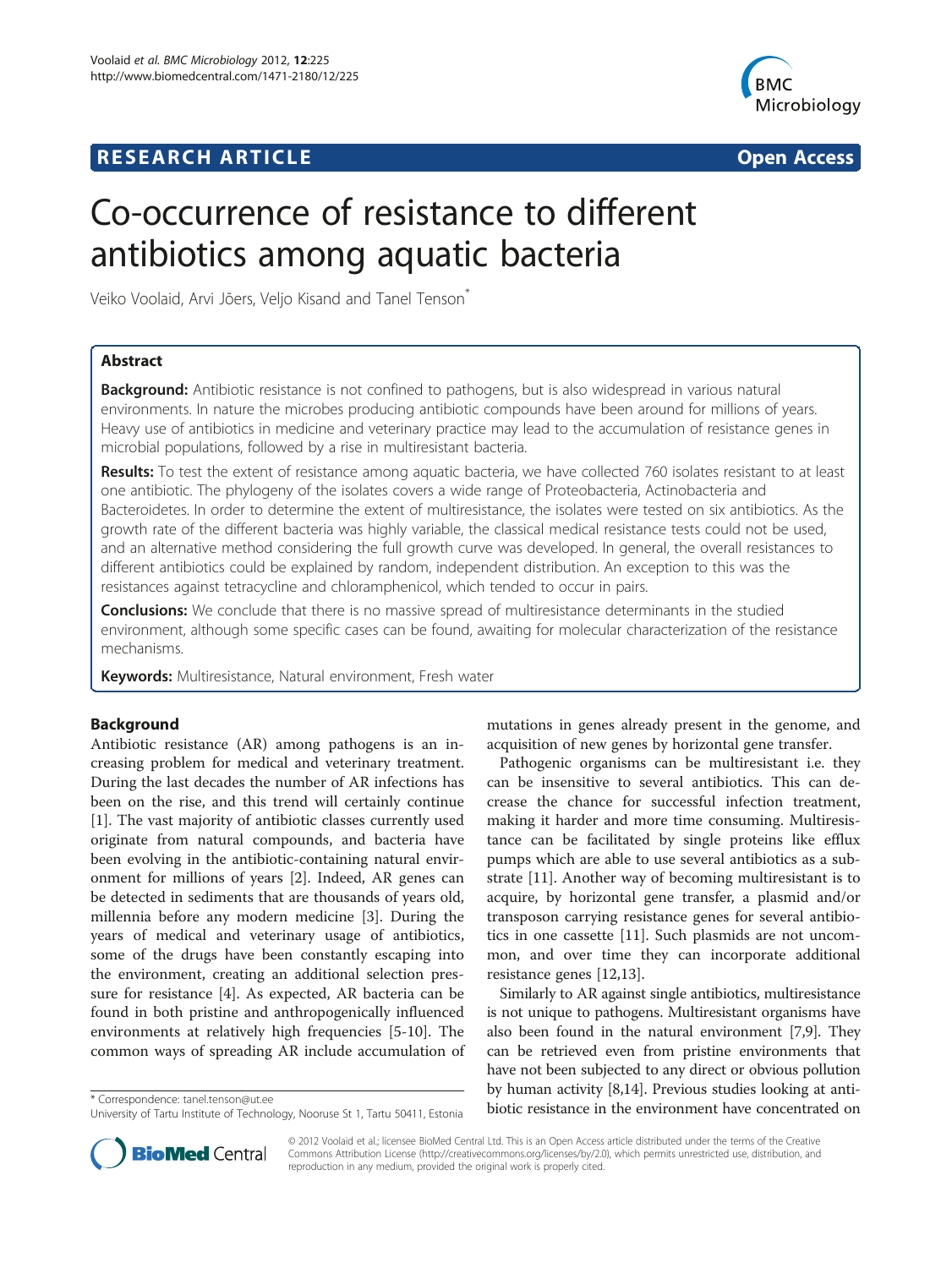specific genera, usually the medically most relevant ones, or on specific resistance determinants [\[5,7,9,15](#page-7-0)-[17](#page-7-0)]. Therefore, it is currently not clear how widespread multiresistance is in the environment, or which combinations of resistances tend to occur together.

We chose to analyze AR and multiresistance in a random population of cultivable environmental bacteria from a freshwater river. We did not concentrate on specific genera or other specific groups of bacteria as previous studies have done [\[5,7,16](#page-7-0)], but instead used five common antibiotics for the selection of our isolates. All isolates in the collection were tested for resistance against six antibiotics, and the tendencies to multiresistance were estimated.

The difficulties and biases of cultivating environmental bacteria have been well documented [\[18\]](#page-7-0). These issues, together with the advances in community DNA-based methods (PCR, sequencing etc.), have directed the field of environmental microbiology away from culture-based approaches [\[19-21](#page-7-0)]. On the other hand, it is clear that the current DNA-based methods do not presently allow accurate descriptions to be made of the phenotypes of the bacteria involved, and it is not clear when the new methods will advance to the point of predicting the full array of properties of individual organisms. Therefore, cultivation of antibiotic resistant organisms still provides valuable information. In the current work we have combined cultivation-based methods with molecular approaches to characterize the resistance phenotype and identity of the isolates.

# Methods

# Sampling

Samples from the river Emajõgi in Estonia were taken with a 1.5 liter water sampler. Sampling was carried out at two locations along the river (station  $1 -$  latitude 58° 26′4.57"N, longitude 26°39′24.81"E; station 2 – latitude 58°21′30.58"N, longitude 26°53′51.72"E). The sampling was carried out in 4 successive months from July to October 2008. From station 1 the samples were taken on the 21<sup>st</sup> July, 30<sup>th</sup> July, 21<sup>st</sup> August, 11<sup>th</sup> September and 8<sup>th</sup> October; the dates were the same for station 2, except in September the sample was taken on the  $12<sup>th</sup>$ . For each sampling, two 0.5 liter replicates were taken from the top of the surface water. The samples were brought to the laboratory within two hours of sampling. Samples were kept at +4°C until further processing.

#### Isolation of the study population

Bacteria were isolated by plating 200 μl and 50 μl of samples (in duplicate) on to selective agar plates. Our media contained 80% (v/v) of the collected water sample filtered through GF/F filters (Whatman) and  $20\%$  (v/v) distilled water. In addition, 1 g yeast extract, 5 g peptone

and 15 g agar (for agar plates) was added per 1 L of medium, after which the medium was autoclaved for 15 min at 121°C. The medium is similar to ZoBell medium [\[22\]](#page-7-0), but for this study, instead of marine water in ZoBell, fresh water was used. Antibiotics used in the selective media were: ampicillin (100  $\mu$ g mL<sup>-1</sup>), tetracycline (20 μg mL<sup>-1</sup>), norfloxacin (2 μg mL<sup>-1</sup>), kanamycin (20  $\mu$ g mL<sup>-1</sup>) and chloramphenicol (30  $\mu$ g mL<sup>-1</sup>). The plates were incubated at 18°C for up to 72 h. Selection of the study population was based on differences in the morphology of the colonies. From each plate all morphologically different colonies, but not less than 10 per plate, were streaked onto a new plate to be sure to get pure isolates. Pure isolates were grown in liquid media containing the same components as the plates minus the agar. Liquid media contained the antibiotics at the same concentration as used in the agar plates, and the cultures were grown at 18°C for several days, but not longer than 5 days. These cultures were used to extract DNA and make glycerol (15%) stocks which were kept at −86°C.

#### DNA extraction

Genomic DNA was extracted from 1.5 mL of liquid culture using the GuSCN-silica method [\[23](#page-7-0)]. Briefly, cells from the liquid culture were pelleted by centrifugation at 5,000 rpm for 5 min, the supernatant discarded, and the cell pellet resuspended in 900 μL guanidiniumthiocyanate lysis buffer (5.25 M GuSCN, 100 mM Tris–HCl pH 6.4, 20 mM EDTA, 1.3% Triton X-100) and 20 μl of silica suspension. After resuspending, the mixture was incubated at room temperature for 5 min, then centrifuged at 5,000 rpm for 10 s. The supernatant was discarded and the pellet washed with buffer (5 M GuSCN) and 50% ethanol. The pellet was dried briefly and the nucleic acid was resuspended in 50 μL ultrapure milli-Q water. The sample was stored at −20°C.

# Polymerase chain reaction and sequencing

The complete 16S ribosomal RNA (rRNA) gene was amplified by PCR. Reactions were carried out using the universal primers pcrF (5′-AGAGTTTGATCATGGCT CAG-3′) (positions 6–26 in E.coli rDNA), pcrR (5′- TACGGYTACCTTGTTACGACTT-3′) (positions 1513– 1492 in *E.coli* rDNA), RupA (5'-CGTATTACCGCGGC TGCT-3′) (positions 536–519 in E.coli rDNA) [[24\]](#page-7-0). Each PCR reaction mixture (25 μL) consisted of 12.5 μL PCR Master Mix (2x) (Fermentas Life Sciences), 5 pmol of each primer and approximately 50 ng genomic DNA as the template. The PCR program was the following: initial denaturation for 5 min at 95°C, followed by 30 cycles of denaturation at 94°C for 1 min, annealing at 45°C for 1 min, and extension at 72°C for 2 min, before a final extension at 72°C for 5 min.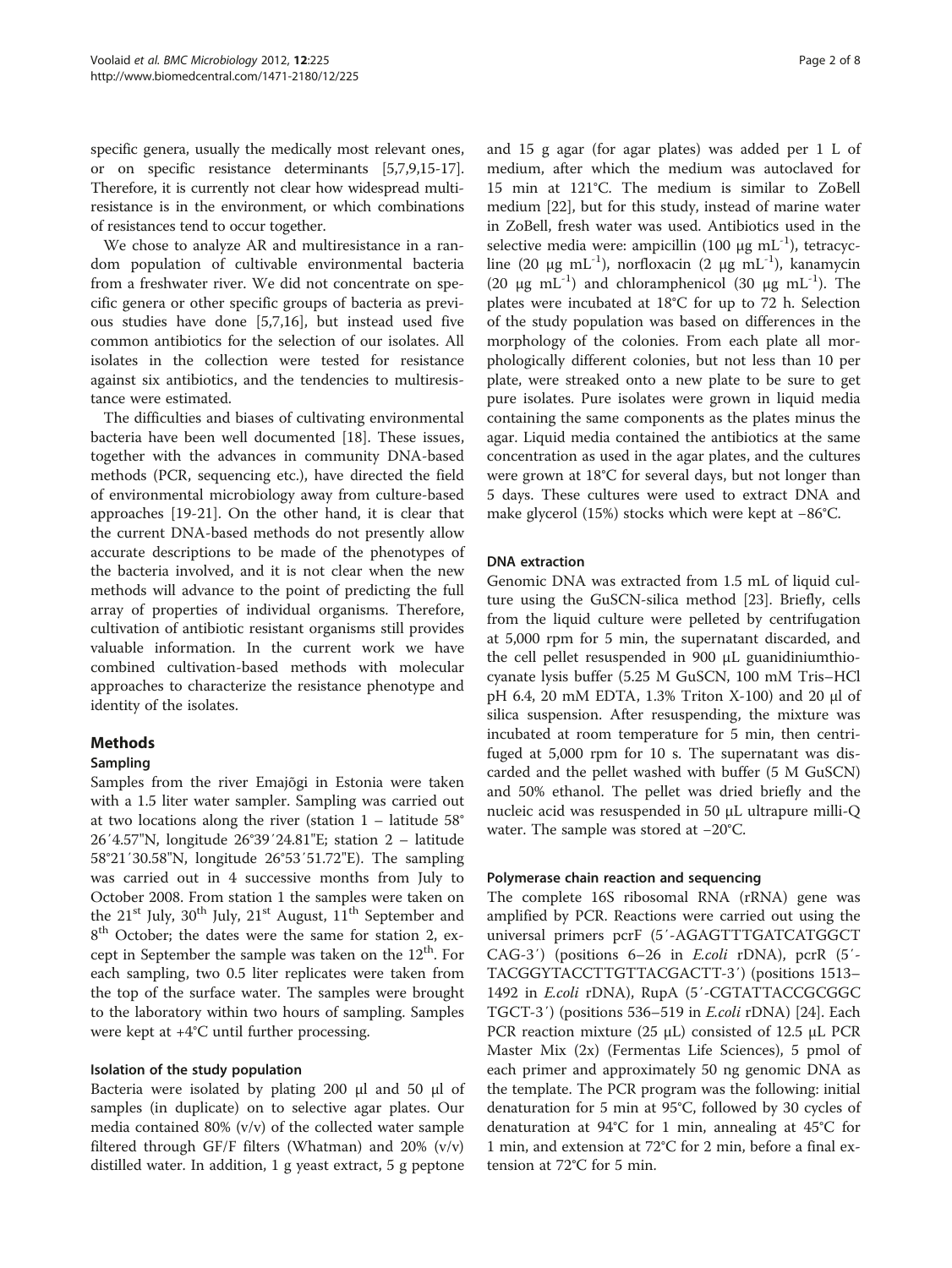The PCR product was purified with  $MSB^{\circledast}$  Spin PCRapace (Invitek) and sequenced using an ABI 3130xl Genetic Analyzer. The primers pcrF, pcrR and RupA were used for sequencing the amplified 16S rRNA gene.

### Phylogenetic analysis of the 16S rRNA genes

The 16S rRNA gene sequences were first assembled using Phred and Phrap, followed by editing with Consed [[25-27](#page-7-0)], after which the phylogenetic affiliations were assessed using the Ribosome Database Project [[28\]](#page-7-0).

# Determination of antibiotic resistance

To determine the antibiotic resistance, each strain was grown in the liquid medium described above. Six antibiotics at three concentrations were used: ampicillin (10, 25 and 100 μg mL<sup>-1</sup>), meropenem (0.3, 3 and 30 μg mL<sup>-1</sup>), norfloxacin (0.5, 2, 10 μg mL<sup>-1</sup>), chloramphenicol (1, 5, 30 μg mL<sup>-1</sup>), kanamycin (1, 5, 20 μg mL<sup>-1</sup>) and tetracycline (1, 5, 20  $\mu$ g mL<sup>-1</sup>). The assay was performed in 96-well microtiter plates. The volume of medium in each well was 200 μL. Each well was inoculated with a strain from the 96-well microtiter storage plate using a Liquid Handler: Plate Replicator (V & P Scientific). The plates were incubated at 20°C without shaking. The optical density (OD) was measured at 600 nm after 16, 20, 24, 40 and 64 h. In parallel, the strains were grown on control plates not containing antibiotics.

# Results and discussion

# Isolation of the study population

To study antibiotic resistance in the natural surface water environment we isolated resistant isolates of bacteria from the river Emajõgi. For isolation we used a medium based on the natural water supplemented with peptone and yeast extract. This medium allows a wide phylogenetic and physiological range of water bacteria to be isolated. Previous studies looking at the antibiotic resistant bacteria in freshwater environments have largely used growth media that select for specific phylogenetic or physiological types of bacteria [[7,29,30\]](#page-7-0). The growth medium most similar to the one used by us is Luria-Bertani, which is more nutritious and has been used rarely [\[31\]](#page-7-0). Our direct plating approach should allow a wide diversity to be isolated from the community, including rare species. An alternative approach that could be used is prior enrichment of the community members in batch cultures containing only the natural medium i.e. river water, supplemented with antibiotics. However, that method would only enable study of the predominant bacteria, and would miss rare species.

As selective agents five antibiotics were used: ampicillin, chloramphenicol, kanamycin, norfloxacin and tetracycline. These antibiotics were chosen to cover a range of drug targets: DNA replication, protein translation and

cell wall synthesis. The antibiotic concentrations were chosen to be greater than or close to the minimum inhibitory concentration (MIC) cutoff values for resistance according to EUCAST [\[32\]](#page-7-0).

The bacteria were isolated by plating the sampled water directly on to the selective media, followed by incubation at 18°C for several days. The exact incubation period was adjusted according to the growth rate of the colonies. After incubation a set of colonies was selected from each plate and re-streaked several times to obtain pure strains. At least ten colonies were collected from each plate. These colonies were selected to cover the variety of colony morphologies observed. Where there were more than ten morphological types on the plate, the number of collected isolates was increased to include representatives of all the morphotypes.

The collection contained 760 isolates. For all of the isolates the 16S rRNA gene was PCR amplified from the genomic DNA and sequenced. The isolates were assembled, using the Ribosome Database Project, according to the 16S rRNA gene sequences, into 9 phylogenetic classes: Actinobacteria, Alphaproteobacteria, Bacilli, Betaproteobacteria, Deinococci, Flavobacteria, Gammaproteobacteria, Sphingobacteria and Thermoprotei (Figure [1\)](#page-3-0). These classes in turn contain representatives of 59 genera. The class containing the largest number of isolates was Gammaproteobacteria, with almost half (49%) of the isolates. More than half (58%) of the Gammaproteobacteria isolates were the 217 strains of Pseudomonas. No other genera were represented by more than 100 isolates. The genus Chryseobacterium from Flavobacteria and the genus Stenotrophomonas from Gammaproteobacteria were the next biggest genera, with 86 and 73 isolates, respectively. Fourteen out of the 59 genera were represented with less than 10 isolates. The phylogenetic composition of the cultivable community isolated in our study in the presence of antibiotics did not differ considerably from the common profile of any aquatic environment [[33](#page-7-0)-[35](#page-7-0)]. The selection towards Gammaproteobacteria is a well known plating bias of aquatic bacterial communities [\[36\]](#page-7-0). When the isolates from antibiotic-containing plates were compared with isolates growing on drug free ZoBell medium no striking differences between major genera were observed (Peeter Laas, unpublished data).

We had two sampling stations, one upstream of a town with 100,000 inhabitants (Tartu, Estonia) and the other downstream. No statistically significant differences in the phylogenetic affiliation and AR patterns were observed when bacteria isolated from upstream or downstream were compared (data not shown).

#### Characterization of antibiotic resistance

As our isolates showed a wide variety of growth rates and growth curve shapes, the standard MIC test could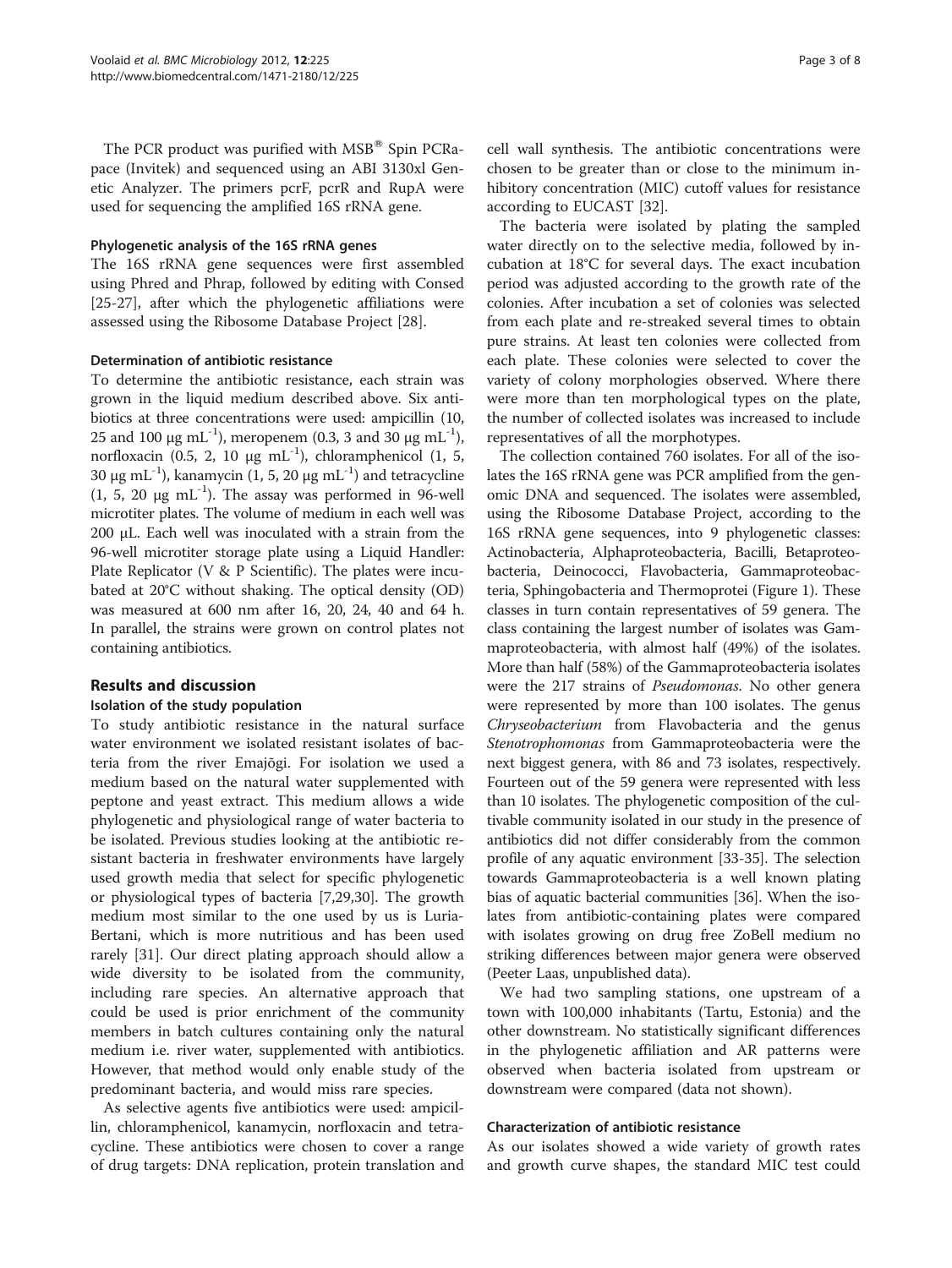<span id="page-3-0"></span>

not be applied. Instead we grew the isolates in 96-well plates in the presence and absence of antibiotic. The cultures were grown at 20°C without shaking and the OD was measured at 16, 20, 24, 40 and 64 h.

All five antibiotics used for the isolation of the strains were used to test the level of resistance of all of the isolates in the collection. As the collection contained a large number of *Pseudomonas* strains, and increased carbapenem resistance is a problem in Estonian medical settings [[37\]](#page-7-0), we included a member of this group of antibiotics, meropenem, in the resistance testing.

The growth of an antibiotic-sensitive strain is inhibited by the drug, thus leading to a lower optical density. By dividing the OD value of the test culture containing antibiotic with the control culture without antibiotic we obtained a quantitative value for AR for every timepoint.

This value ranged from 0 (no growth in the presence of antibiotic) to 1 (no inhibition by antibiotic), and was used in all subsequent analyses. It is desirable to reduce the AR readings over the time course to a single value characterizing the particular isolate. Therefore, all isolates were characterized by the smallest resistance value over the time course of growth.

We tested all antibiotics at three concentrations, thereby producing three values of AR for each isolate. We presumed that the antibiotic concentration leading to the biggest variability in AR values between the isolates would be the most informative for characterizing the resistance levels in the population. To evaluate the variability at different antibiotic concentrations, the pairwise differences in resistance values for all isolates were calculated and the values combined to give a sum total for each particular antibiotic concentration. The concentration with the biggest total was defined as the most informative and selected for further analysis. The informative concentrations were 100  $\mu$ g mL<sup>-1</sup> for ampicillin, 5 μg mL<sup>-1</sup> for chloramphenicol, 1 μg mL<sup>-1</sup> for kanamycin, 0.5 μg mL<sup>-1</sup> for norfloxacin, 5 μg mL<sup>-1</sup> for tetracycline and 0.3 μg  $mL^{-1}$  for meropenem.

# Distribution of resistance

We analyzed the prevalence of antibiotic resistance in the eight genera that were represented by more than 20 isolates each: Aeromonas with 57 isolates (represented by 3 Operational Taxonomic Units (OTU) as defined by the 16S rRNA sequence types), Pseudomonas 217 (7 OTUs), Stenotrophomonas 73 (5 OTUs), Chryseobacterium 86 (25 OTUs), Pedobacter 61 (7 OTUs), Flavobacterium 41 (11 OTUs), Microbacterium 37 (6 OTUs) and Brevundimonas 23 (5 OTUs). The number of OTUs indicates that the actual species richness might be lower than can be estimated from the number of isolates. On the other hand, the similarity of the 16S rRNA sequences is not always a sensitive enough criterion to distinguish different species [[38,39\]](#page-7-0). In most cases, one OTU contains small number of isolates making it impossible to analyze the data at OTU level. Therefore the subsequent analyses (Figure [2\)](#page-4-0) were performed at the level of genus. Still, it is interesting to note that three major OTUs of Chrysobacterium had considerably different resistance patterns when compared between each other (Table [1\)](#page-5-0). OTU "A", containing 18 isolates is considerably more sensitive to ampicillin, meropenem (p value  $10^{-5}$ ) and norfloxacin when compared to OTU "C", containing 13 isolates. OTU "B", containing 11 isolates was more sensitive to ampicillin, meropenem, norfloxacin and tetracycline when compared to OTU "C". There were no significant differences between "A" and "B".

We found that with every antibiotic some genera were almost completely resistant to the drug (Aeromonas to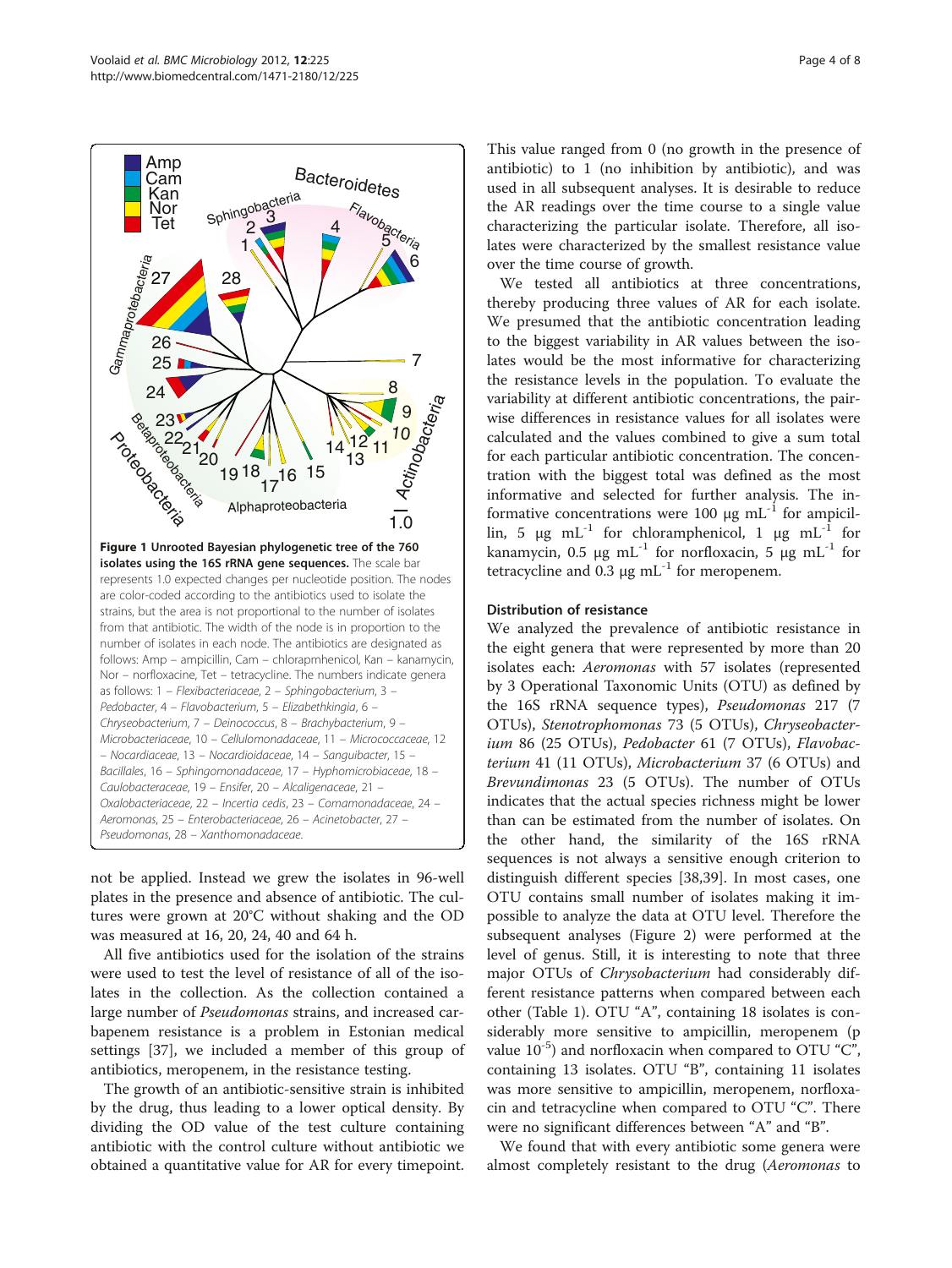ampicillin), whereas others were quite sensitive (Flavobacterium to ampicillin; Figure 2A). The only exception was meropenem, where all of the genera characterized had an average resistance value 0.5 or higher. None of the 6 antibiotics was able to inhibit growth of all isolates significantly in any of the phylogenetic groups.

When we analyzed the data according to the phylogenetic groups, we found that in every group some antibiotics inhibited most of the isolates and some did not inhibit any (Figure 2B). Therefore, some of the resistance might be determined by the phylogenetic affiliation, probably indicating intrinsic resistance mechanisms [[4,40](#page-7-0)].

Several genera had an average resistance value of around 0.5 (between 0.3 and 0.7). To evaluate whether these average resistance values were caused by the presence of a mixture of fully resistant and fully sensitive

<span id="page-4-0"></span>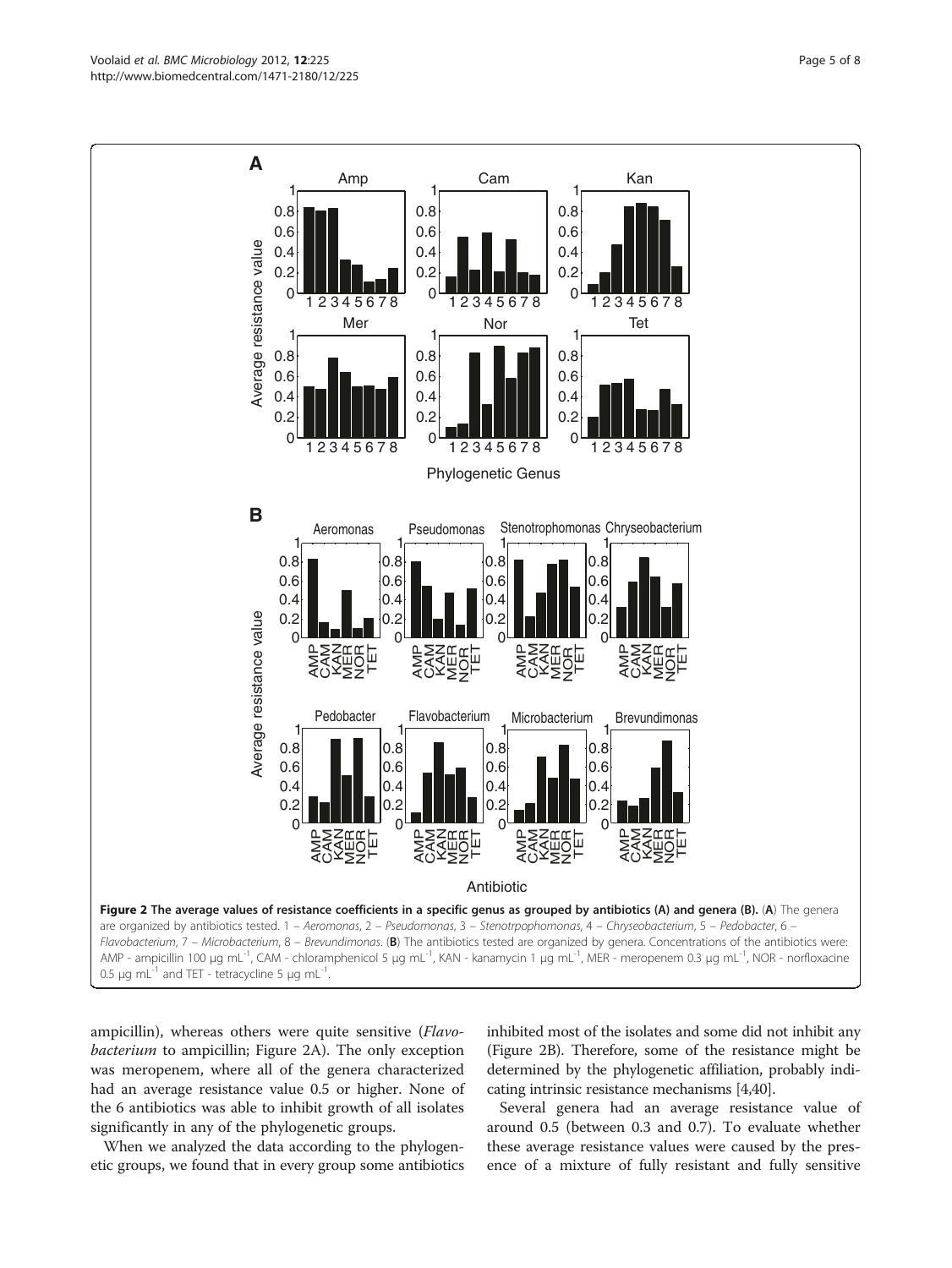<span id="page-5-0"></span>Table 1 Antibiotic resistance differences between 3 OTUs of Chryseobacterium (p-values according to Welch Two Sample t-test)

|                 | A vs B | A vs C   | B vs C   |
|-----------------|--------|----------|----------|
| Ampicillin      | 0.7901 | 3.24F-15 | 1.05E-06 |
| Meropenem       | 0.9101 | 1.15E-05 | 6.50F-04 |
| Norfloxacin     | 0.3138 | 2.78E-06 | 0.0052   |
| Tetracycline    | 0.1027 | 0.1219   | 0.011    |
| Chloramphenicol | 0.3386 | 0.374    | 0.8194   |
| Kanamycin       | 0.5435 | 0.121    | 0.7245   |

isolates, or whether they were caused by an intermediate resistance of all isolates, we analyzed the resistance coefficient distribution within each genus (Figure 3 and Additional file [1](#page-6-0): Figure S1). In all cases there was a wide distribution of resistance values, although in some cases grouping around the lowest and highest values can be observed (for example the Pseudomonas isolates analyzed on tetracycline (Figure 3A)). The highly variable resistance within phylogenetic groups suggests that acquired resistance is responsible for the phenomenon.

# Distribution of multiresistance

Several phylogenetic groups showed a high resistance to more than one antibiotic. This could be due to the existence of "superbugs" that are resistant to many drugs and known to thrive in clinical settings [\[41](#page-7-0)]. Alternatively, there might be a random distribution of intrinsic and natural resistance levels.

To test this, we combined the resistance level values for every isolate on all six antibiotics. The results show (Figure [4\)](#page-6-0) that the resistance levels to different drugs demonstrated a normal distribution, which was confirmed by the Kolmogorov-Smirnov test for normality  $(p = 0.40)$ . This indicates that there is no tendency of the resistance determinants to group together or avoid each other, suggesting that multiresistance happens by chance and that there is no selection for it within the freshwater environment. The existence of multiresistant "superbugs" would manifest itself as a skewed distribution towards the right elbow, but there is no such trend.

It has to be noted that where an isolate is completely resistant to all antibiotics used, the combined value would be 6. The larger values in our dataset indicate uncontrolled fluctuations in OD measurement, or strains able to use the antibiotics for their own benefit [[42\]](#page-7-0).

# Resistance correlations

The apparently random grouping of resistance levels (Figure [4\)](#page-6-0) does not exclude the possibility that some specific resistances group together. To test this we calculated the correlation coefficients for the resistance levels between all antibiotic pairs in the dataset. Eight



significant ( $p < 0.05$ ) positive correlations and four negative correlations were observed (Figure [5](#page-6-0)). The highest correlation was between tetracycline and chloramphenicol resistance levels, with a correlation coefficient of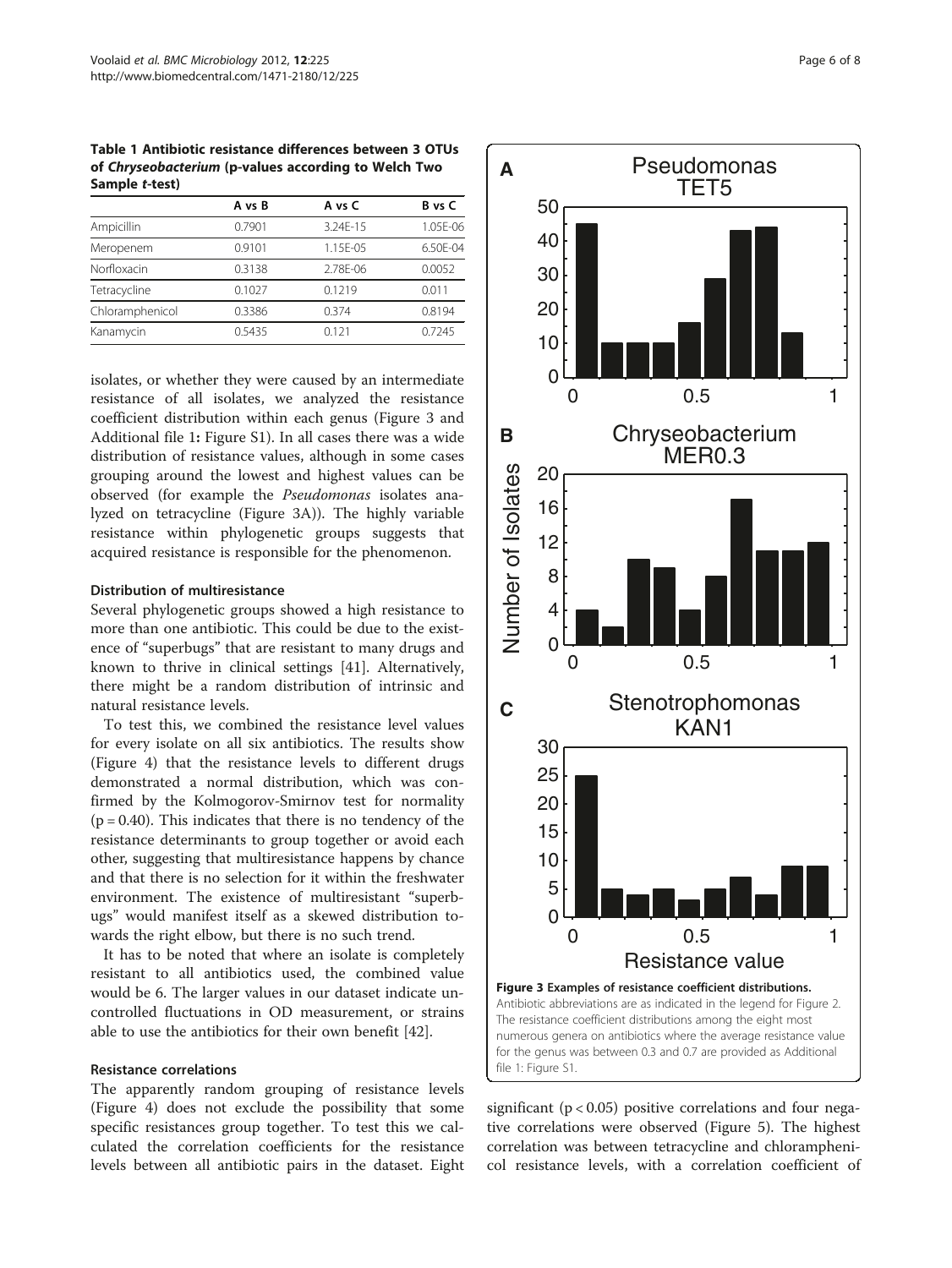<span id="page-6-0"></span>

0.669 ( $p < 0.05$ , N = 760). All of the other correlations were between −0.5 and 0.5 (Figure 5). In addition to the pairwise correlations, we also investigated the possibility of correlations between three antibiotics that would not be explained by the pairwise correlations, but we observed no such correlations.

It is possible that a correlation between resistance levels is caused by a very strong correlation within a specific phylogenetic group, and is not the property of the complete dataset. To analyze this we also calculated the correlations in the eight bigger genera, which contained more than 20 isolates each (Figure 5). A strong positive correlation between tetracycline resistance and chloramphenicol resistance was observed in six of the eight phylogenetic groups analyzed, in case of Aeromonas the correlation coefficient being as high as  $0.859$  (p <  $0.05$ ,  $N = 57$ ). This widespread linking of tetracycline and chloramphenicol resistance suggests that either there is a common multidrug efflux pump active for both compounds [[11\]](#page-7-0), or that separate resistance determinants are bundled together into the same plasmid or transposon that is capable of efficient horizontal spread. These molecular mechanisms await further studies.

# Conclusions

The study population which was isolated from river Emajõgi, Estonia did have isolates which were resistant to several antibiotics although the distribution of summed resistances had a normal distribution, which shows that the resistance determinants do not group together or avoid each other. This normal distribution did



not mean that there were no correlations between the resistances. The highest correlation was between tetracycline and chloramphenicol resistance.

# Additional file

[Additional file 1:](http://www.biomedcentral.com/content/supplementary/1471-2180-12-225-S1.doc) Figure S1. Resistance coefficient distributions among the 8 most numerous genera on antibiotics where the genus's average resistance value was between 0.3 and 0.7.

#### Abbreviations

AR: Antibiotic resistance; rRNA: ribosomal RNA; OD: Optical density; MIC: Minimum inhibitory concentration; OTU: Operational taxothe manuscript and participated in the coordination of the study.

#### Authors' contributions

VV, VK and TT conceived the study. VV collected the strains and performed resistance measurements. W and AJ analyzed the data. W, AJ, VK and TT wrote the paper. All authors read and approved the final manuscript.

#### Acknowledgements

This work was supported by the European Regional Development Fund through the Center of Excellence in Chemical Biology. We thank Eddie Cytryn for comments on the manuscript.